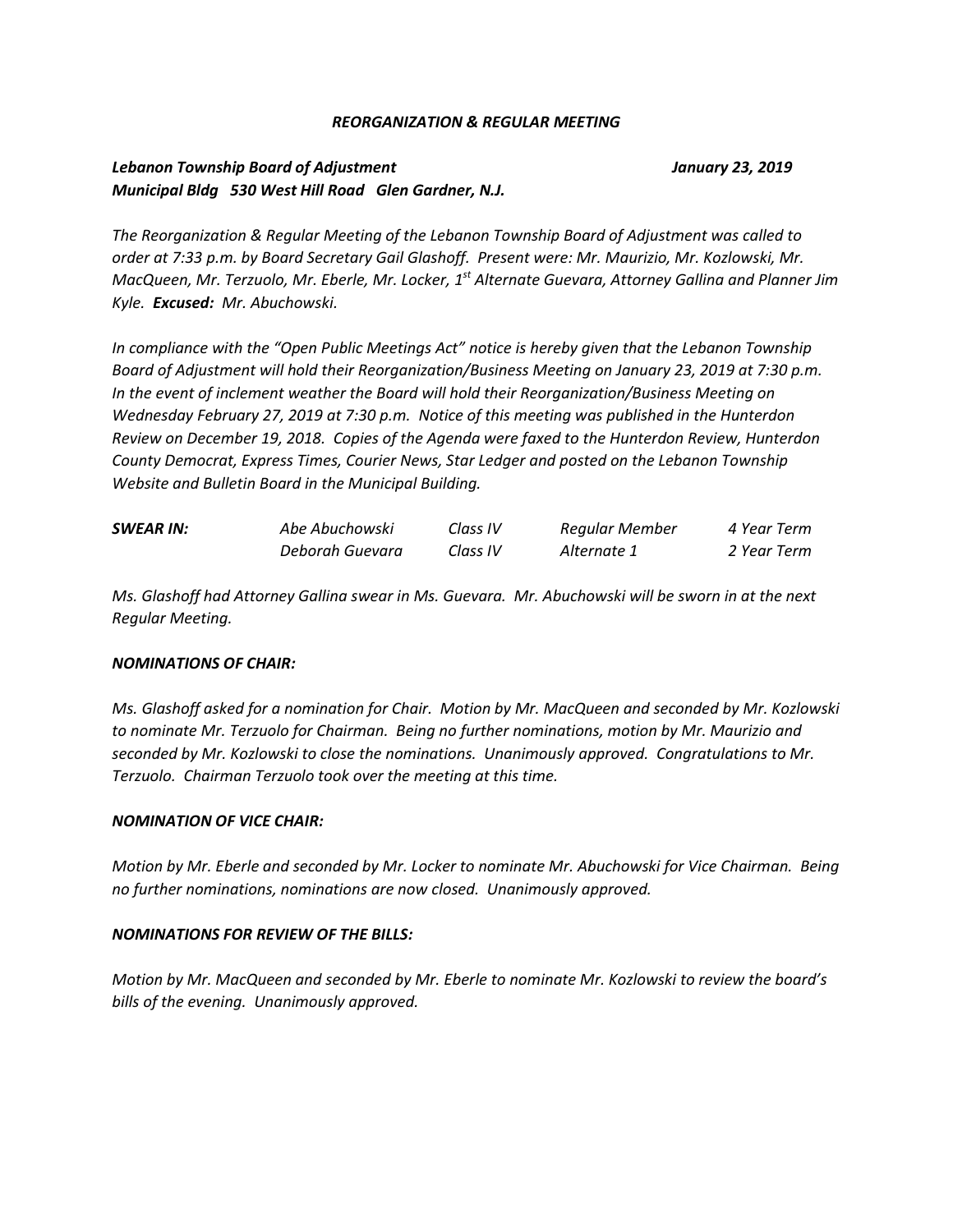# *Reorganization & Regular Meeting January 23, 2019 Page 2*

## *NOMINATIONS FOR ASSISTANT TO THE BILL REVIEW:*

*Motion by Mr. Kozlowski and seconded by Mr. Locker to nominate Mr. Maurizio as the assistant to the Bill Review. Unanimously approved.*

## *APPOINTMENTS:*

- *a. John Gallina, Esq.*
- *b. James Kyle, PP*
- *c. Stephen Risse, Engr.*
- *d. Gail W. Glashoff, Board Secretary*
- *e. Court Stenographer*
- *f. Guy Wilson, Esq. (Alternate Attorney)*

*Motion by Mr. MacQueen and seconded by Mr. Kozlowski to appoint all of the above. Unanimously Approved. Ms. Glashoff informed the board that the Planning Board will be appointing Beth McManus of Kyle & McManus as alternate Planner and Ted Bayer of Bayer/Risse Engrs. as Alternate Engineer at their next meeting and asked if the board would want to do the same. The board agreed. They will be on the next agenda for approval.*

## *ADOPT RESOLUTIONS:*

- *a. Authorizing Agreement for Professionals Services*
- *b. Annual Notice Schedule 2019*

*Ms. Glashoff went over the Agreement for Professional Services and the Annual Notice Schedule for 2019. Motion by Mr. Maurizio and seconded by Mr. MacQueen to adopt both resolutions as presented. Unanimously approved. Ms. Glashoff passed out to the board the meeting schedule for 2019.*

## *ADOPT RESOLUTION FOR PROFESSIONALS ON PAY TO PLAY:*

*Motion by Mr. Locker and seconded by Mr. MacQueen to adopt the resolution for professionals on pay to play. Unanimously approved.*

## *ADOPT PROFESSIONAL CONTRACTS:*

- *a. John Gallina, Esq.*
- *b. James Kyle, PP*
- *c. Stephen Risse, Engr. (Bayer/Risse Engrs.)*
- *d. Guy Wilson, Esq. (Alternate Attorney)*